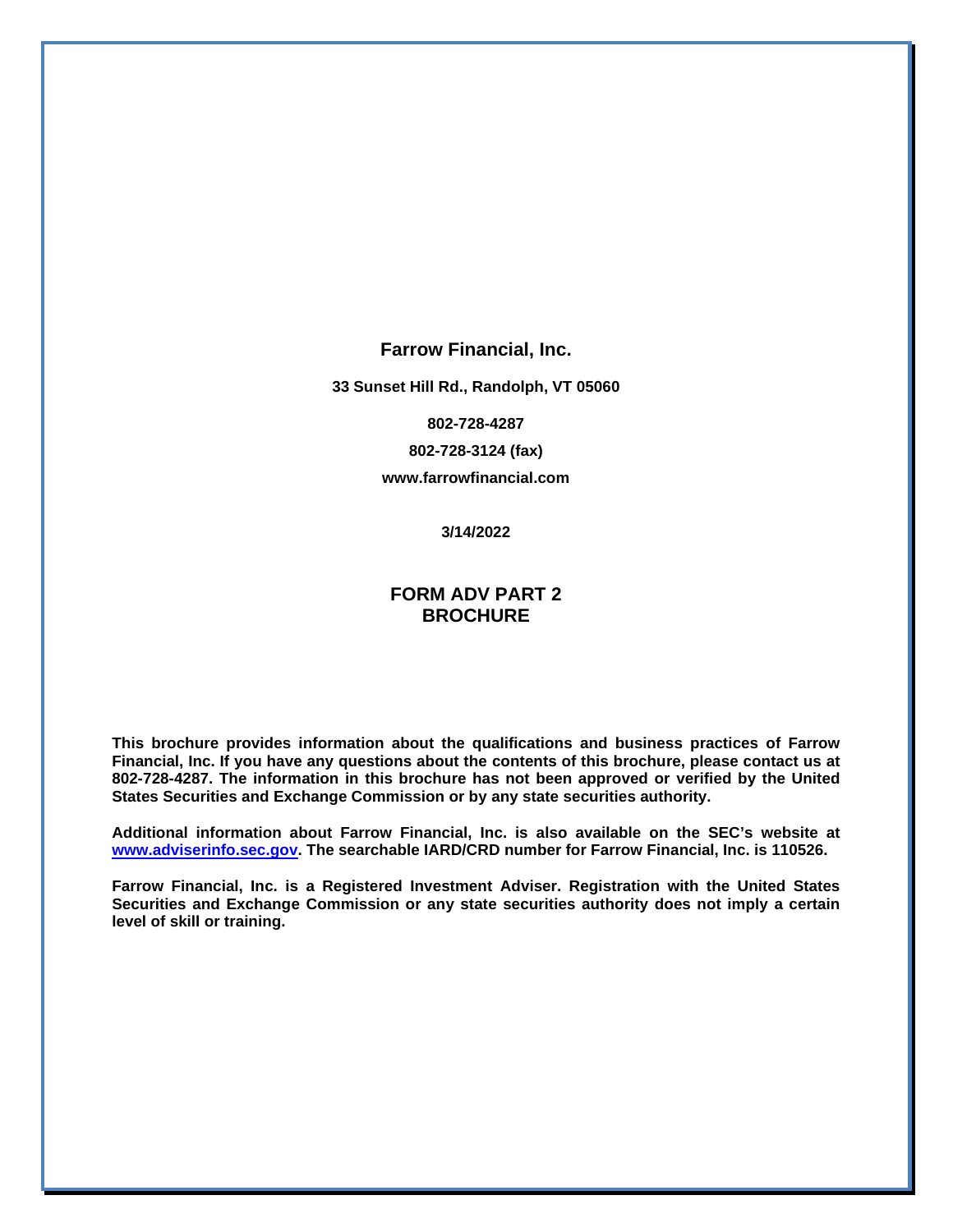# **Table of Contents**

| Methods of Analysis, Investment Strategies and Risk of Loss 4                 |
|-------------------------------------------------------------------------------|
|                                                                               |
|                                                                               |
| Code of Ethics, Participation or Interest in Client Transactions and Personal |
|                                                                               |
|                                                                               |
|                                                                               |
|                                                                               |
|                                                                               |
|                                                                               |
|                                                                               |
|                                                                               |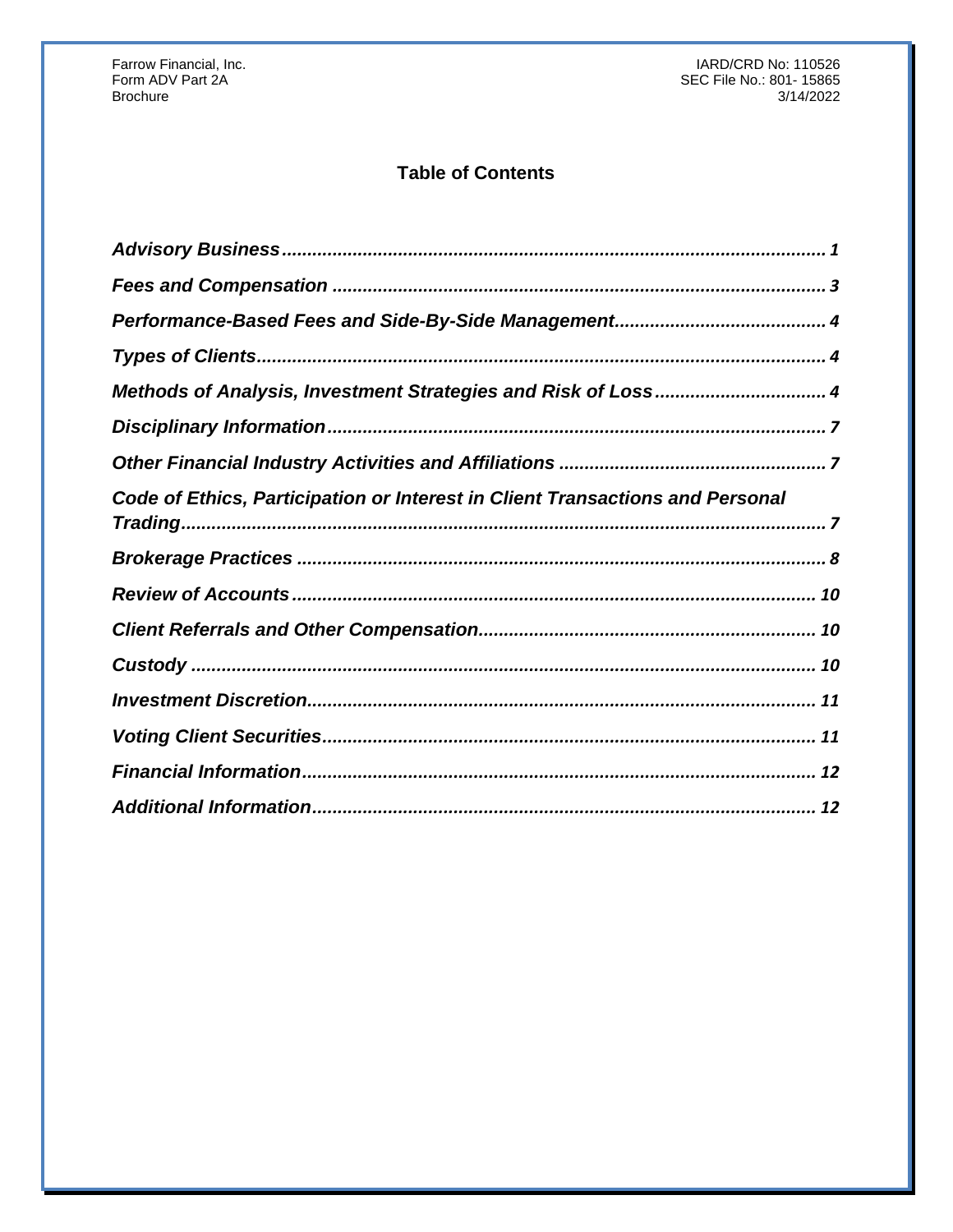# *Advisory Business*

#### Form ADV Part 2A, Item 4

<span id="page-2-0"></span>Farrow Financial, Inc. is a fee only Registered Investment Adviser. We offer financial planning, investment management, and consulting services to individuals, trusts, estates, charitable organizations, corporations, other business entities, pension plans, and profit sharing plans.

Farrow Financial, Inc. has been providing these services since 1981. John Farrow and Jody Davignon are the owners of the firm.

### **Financial Planning Services**

We offer comprehensive financial planning services. The plan is designed to provide you with the tools and recommendations to structure your financial affairs to meet your goals. The plan also serves as a guide for developing an individualized investment strategy.

Each financial plan is individually tailored depending on your needs. The following areas may be addressed in the plan:

- *Goal Identification-* Short term goals, long term goals, and prioritization of these goals.
- *Cash Flow & Net Worth Analysis-* Spending analysis, income and expense projections, asset identification, and liability analysis.
- *Insurance Planning-* Risk identification, analysis of current coverage, alternative options.
- *Investment Planning-* Analysis of current investment assets and strategies.
- *Tax Planning-* Review of current income tax rates, carry forward losses, and analysis of projected tax events.
- *Retirement Planning-* Analysis of current strategies and assets, review of current available plans, benefits, and pensions through employers, and analysis of other options.
- *Estate Planning-* Review current plan and analyze needs and objectives.

We gather the required information through in-depth questionnaires and personal interviews. The information includes your current financial status, future goals, and attitudes towards risk.

As part of the implementation phase of the financial plan, we will recommend that you work closely with your other advisers. Depending on your situation this may include your attorney, accountant, insurance agent, and/or broker.

Our fee for financial planning depends on how complex your affairs are. Most plans cost between \$2,000- \$5,000 for the initial preparation and \$500-\$1,000 for reviews and updates. Financial planning fees are waived for all investment management clients. You will be billed directly for these services once they are performed. Financial planning fees are not refundable.

### **Investment Management Services**

We begin all investment management relationships by developing a financial plan. The financial plan serves as a guide for the development of an individualized investment strategy. Once a strategy has been developed, we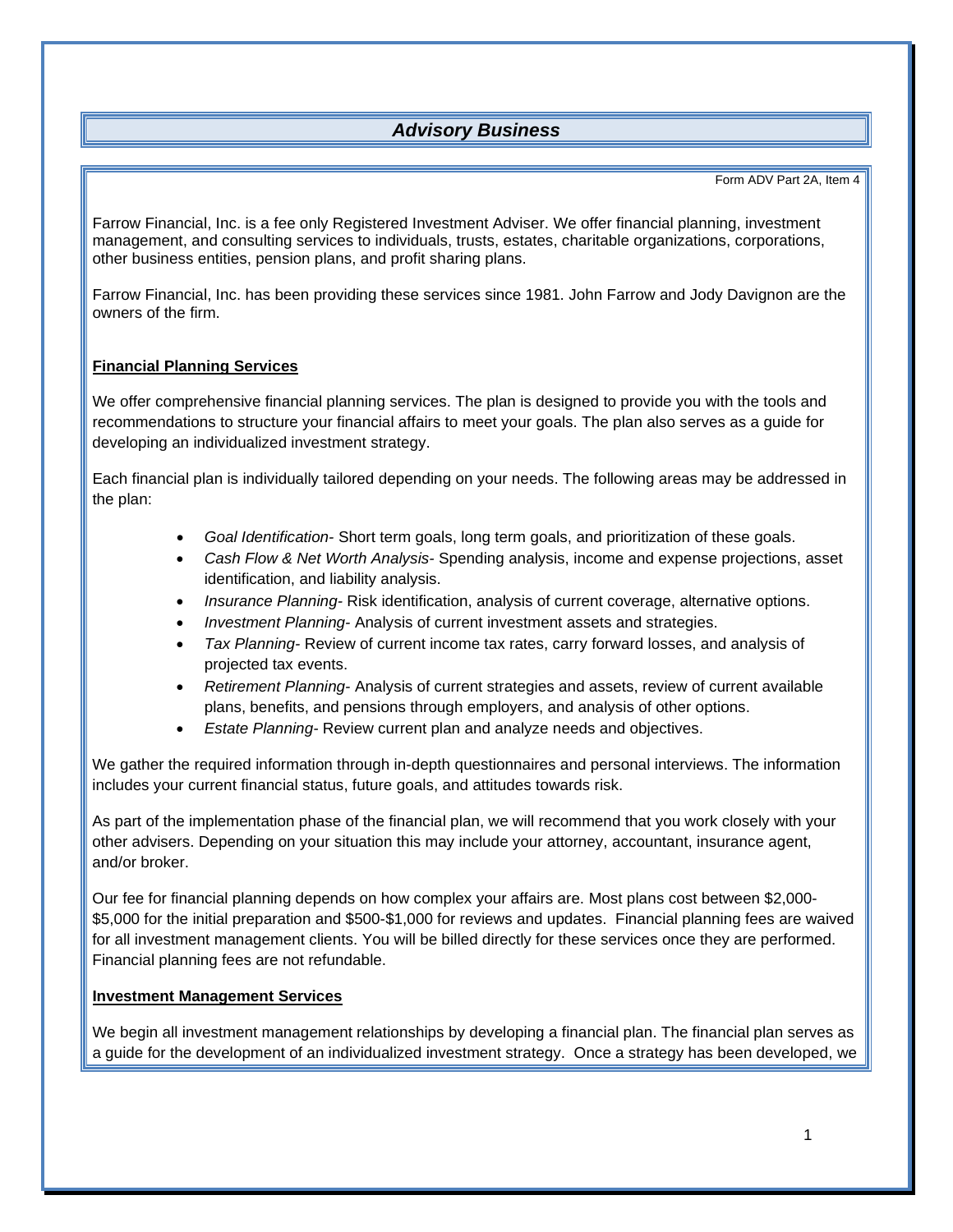implement the strategy and monitor your investment portfolio on a regular basis. We make changes to the portfolio as warranted by market conditions or changes in your financial circumstances.

We hold periodic investment reviews. These reviews can take place either in person, by phone, or by video conferencing with either John Farrow or Jody Davignon. During these reviews we will discuss our current market analysis, changes to our strategy over the past year, and the performance of your accounts. We will also use this opportunity to review any changes that may have occurred in your personal or financial life to decide if your financial plan should be updated.

You have the opportunity to place reasonable restrictions on your investment accounts (restrict the purchase and sale of specific securities, restrict certain types of investments, etc.). These instructions need to be made in writing. You may choose to decline a complete financial plan. In this case you will need to meet with us to discuss investment objectives, risk tolerance, and other relevant information so we are able to develop a suitable investment strategy. You may also periodically decline the reviews if no material changes have taken place, but we strongly advise all clients to participate in a review at least every other year.

Our fee for investment management services, which includes our comprehensive financial planning service, is based on a percentage of assets under management as set forth in the following fee schedule:

Fee Schedule

1% per year on balances from \$0-\$500,000

Plus 0.75% on balances from \$500,001-\$1,000,000

Plus 0.5% on balances above \$1,000,001

Our annual portfolio management fee is billed and payable quarterly in advance based on the value of the account on the last day of the previous quarter. The first fee payment is due on execution of our investment agreement and will be assessed pro-rata if the agreement is executed other than the first day of the new calendar quarter. Our fee is negotiable. Employees and immediate family members may receive reduced or waived fees.

For example, an account worth \$1,500,000 on the last day of the previous quarter would receive a bill calculated as follows:

Portfolio Valuation with Accrued Interest as of X-XX-XX \$1,500,000

| \$500,000 @ 1.00% per annum | \$1,250 |
|-----------------------------|---------|
| \$500,000 @ 0.75% per annum | \$937   |
| \$500,000 @ 0.50% per annum | \$ 625  |
| Quarterly Management Fee    | \$2,812 |

You may choose whether you want the management fee deducted from your investment account or billed to you directly. You will need to select what billing method you choose on Schedule A of your Investment Advisory Agreement. If you have your fees deducted from your account you will receive an informational copy of the bill from Farrow Financial, Inc. You will also see the deduction on the statement you receive from your broker. In reporting quarterly reports and fee calculations we use valuations provided by custodians.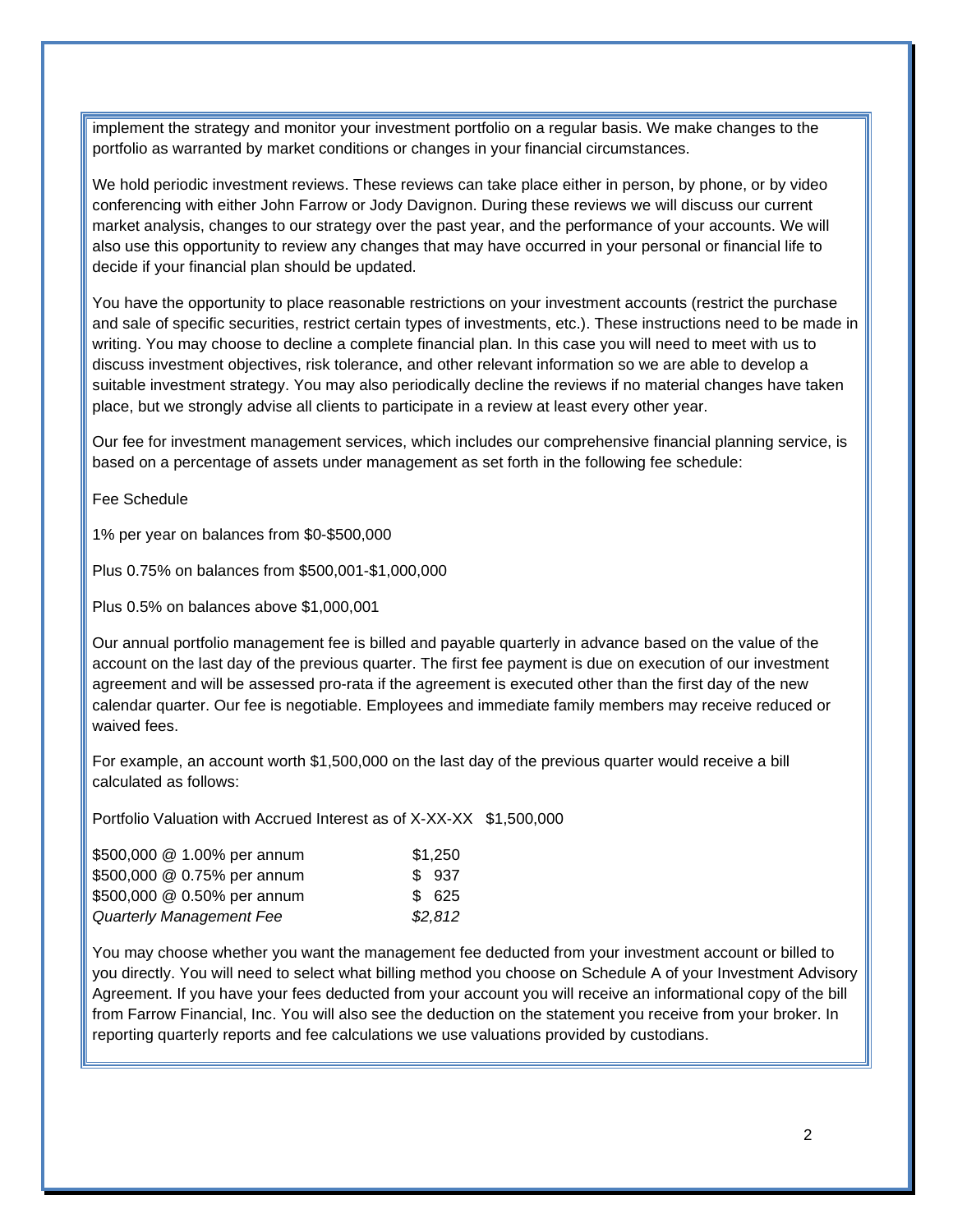If you terminate the Investment Advisory Agreement within five business days of signing, you will receive a full refund of all fees. If the agreement is terminated after five business days of signing, any prepaid fees will be promptly refunded, and any earned, unpaid fees will be due and payable.

Farrow Financial, Inc. does not participate in broker wrap fee programs.

### **Consulting Services**

We provide financial consulting services. These include but are not limited to business valuations, business transaction consulting, research services, and non-continuous investment reviews.

Our fees for consulting services are negotiated on a case by case basis. These fees may be billed at rates of \$100-\$300 per hour, or you may be charged a flat annual fee payable quarterly in advance. You will be billed directly for these services. Fees paid in advance are refundable. Upon termination of an account any prepaid unearned fees will be promptly refunded, and any earned, unpaid fees will be due and payable.

### **Assets Under Management**

As of March 14, 2022, we managed approximately \$206,999,408 in client assets. On a discretionary basis we managed \$206,999,408 and on a non-discretionary basis we managed \$0.

## *Fees and Compensation*

Form ADV Part 2A, Item 5

<span id="page-4-0"></span>Please refer to the "Advisory Business" section of this brochure for information regarding specific fees, fee payment arrangements, and our refund policies.

### **Additional Fees and Expenses**

All fees paid to Farrow Financial, Inc. for services are separate and distinct from the fees and expenses charged in connection with investments held by you, including but not limited to mutual funds, exchange traded funds (ETFs), brokerage commissions, and account maintenance fees. These fees and expenses are described in the securities prospectus and the broker's account agreements. For mutual funds and ETFs fees may include a management fee, other fund expenses, and possibly a distribution fee. Some mutual funds also impose sales charges; you may pay an initial or deferred sales charge. We do not receive any compensation from the sale of any securities or other investment products, nor from brokerage fees, transactions fees, or sales charges that may be incurred. You could invest in these securities directly, without our services. In that case, you would not receive our services, which are designed among other things, to assist you in determining which mutual fund or funds are most appropriate given your financial condition and objectives.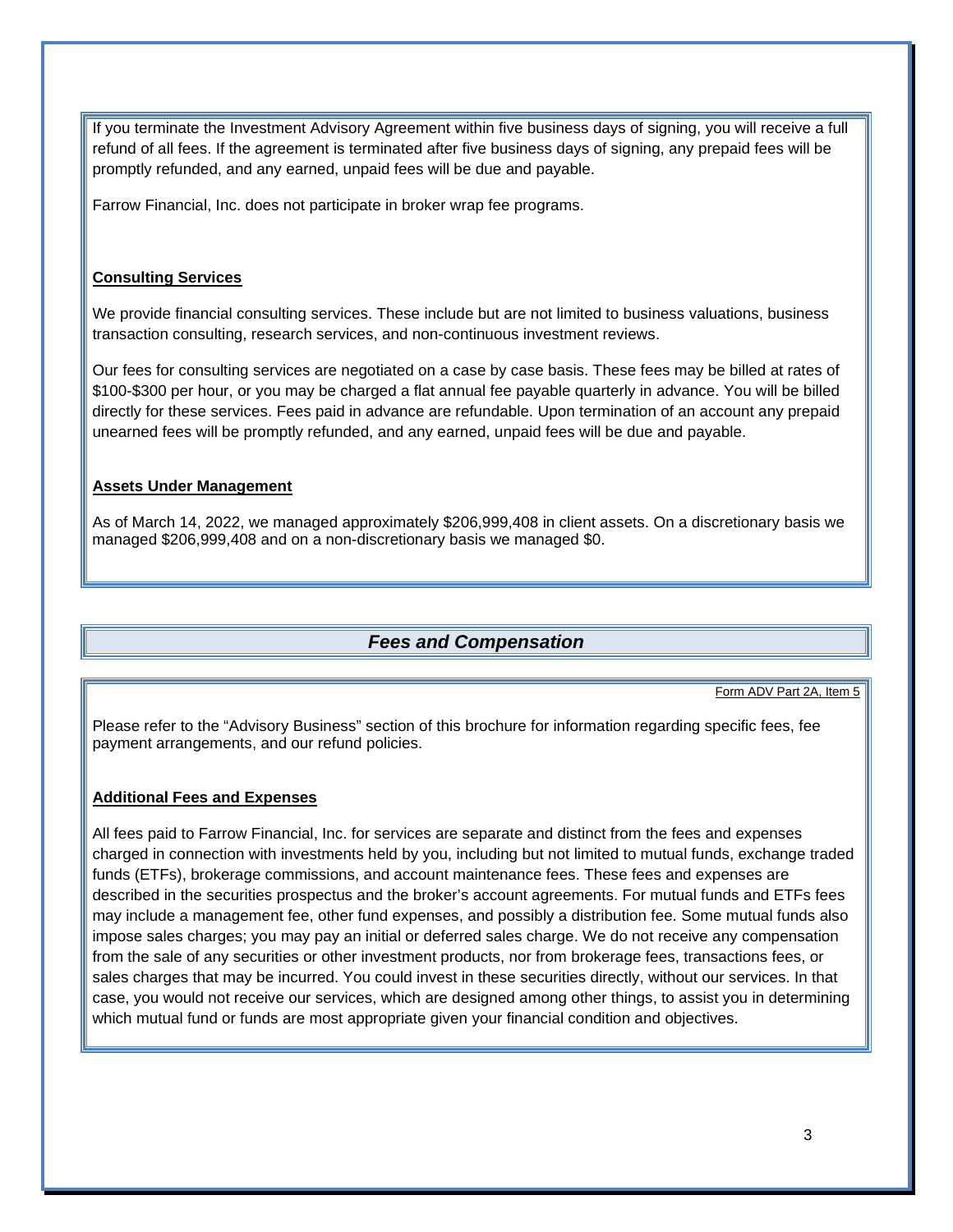To evaluate the cost of Farrow Financial, Inc.'s advisory service, you should review the fees charged by mutual funds and ETFs, the fees charged by brokers and custodians, and our fees to know the total amount you are paying.

# *Performance-Based Fees and Side-By-Side Management*

Form ADV Part 2A, Item 6

<span id="page-5-0"></span>We do not accept performance-based fees or participate in side-by-side management. Side-by-side management refers to the practice of managing accounts that are charged performance-based fees while at the same time managing accounts that are not charged performance-based fees. Performance–based fees are fees that are based on a share of capital gains or capital appreciation of the client's account. Our fees are calculated as described in the "Advisory Business" section and are not charged on the basis of a share of capital gains upon, or capital appreciation of, the funds in your advisory account.

# *Types of Clients*

Form ADV Part 2A, Item 7

<span id="page-5-1"></span>Farrow Financial, Inc. provides services to individuals, trusts, estates, charitable organizations, corporations, other business entities, pension plans, and profit sharing plans.

Our investment management services are subject to an account size minimum. You must have \$1,000,000 in investable assets. In calculating the \$1,000,000 we may combine account values for you, your minor children, your spouse, or other types of related assets. Clients or perspective clients can request that the minimums be waived at the discretion of Farrow Financial, Inc.

There are no minimums for our financial planning or consulting services.

## *Methods of Analysis, Investment Strategies and Risk of Loss*

Form ADV Part 2A, Item 8

<span id="page-5-2"></span>Farrow Financial, Inc. research involves an analysis of global markets, interest rates, and equities to identify trends we think will last for several years. We use a global, top down strategy as well as individual company analysis to pick investment assets we think will increase wealth over time.

We may use one or more of the following methods of analysis when providing investment advice to you: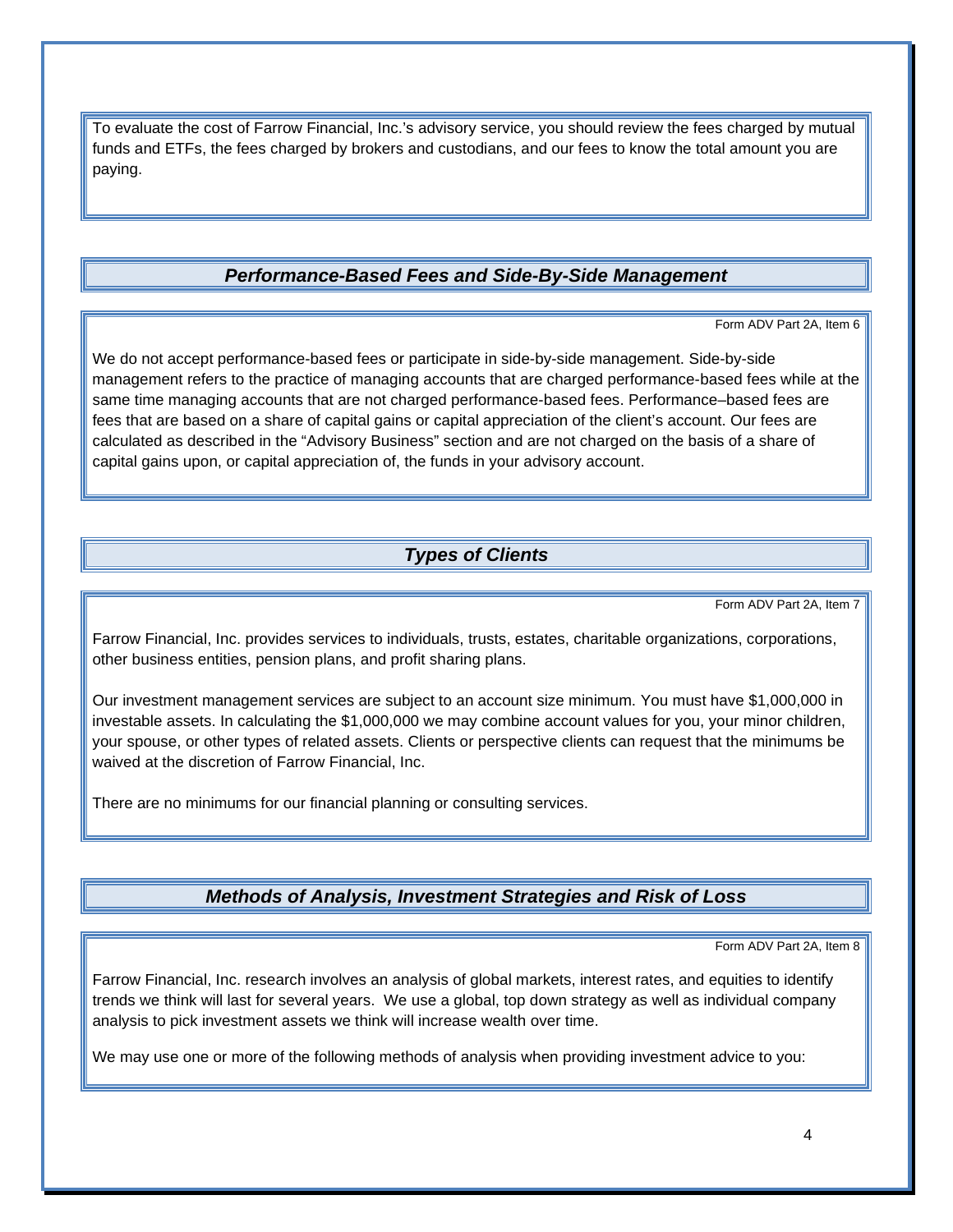*Charting Analysis*- involves the gathering and processing of price and volume information for a particular security. This price and volume information is analyzed using mathematical equations. The resulting data is then applied to graphing charts, which is used to predict future price movements based on price patterns and trends.

*Fundamental Analysis-* involves analyzing individual companies and their industry groups, such as a company's financial statements, details regarding the company's product line, the experience and expertise of the company's management, and the outlook for the company's industry. The resulting data is used to measure the true value of the company's stock compared to the current market value.

*Technical Analysis-* involves studying past price patterns and trends in the financial markets to predict the direction of both the overall market and specific stocks.

*Long Term Purchases-* involves securities purchased with the expectation that the value of those securities will grow over a relatively long period of time, generally greater than one year.

*Short Term Purchases-* involves securities purchased with the expectation that they will be sold within a relatively short period of time, generally less than one year, to take advantage of the securities' short term price fluctuations.

We determine your portfolio investments and allocations based upon your financial plan objectives, risk tolerance, time horizon, financial horizon, financial information, liquidity needs, and other various suitability factors. Your restrictions and your directed guidelines may affect the composition of the portfolio.

#### **Types of Investments**

Farrow Financial, Inc. invests in many types of domestic and international securities. Depending on current market conditions and specific client needs we may invest in the following types of investments:

- Equity Securities (individual stocks, exchanged traded funds, etc.)
- **Warrants**
- **Options**
- Interests in partnerships
- United States Government Securities
- Corporate Debt Securities
- Certificates of Deposit
- Municipal Securities
- Investment Company Securities (mutual funds, variable annuities, etc.)

We may advise on other types of securities if we deem them appropriate based on your objectives and risk tolerance. We may also provide advice on any type of investment that may be held in your portfolio at the onset of our advisory relationship and also may suggest disposition of investments that we do not follow on a regular basis, or as to which limited information is available. If you would like to restrict any particular securities or security types you may do so in writing.

#### **Risk of Loss**

Investing in securities involves risk of loss that you should be prepared to bear. Each of the types of securities in which we invest presents unique risks. We do not represent or guarantee that our services or methods of analysis can or will predict future results, successfully identify market tops or bottoms, or insulate you from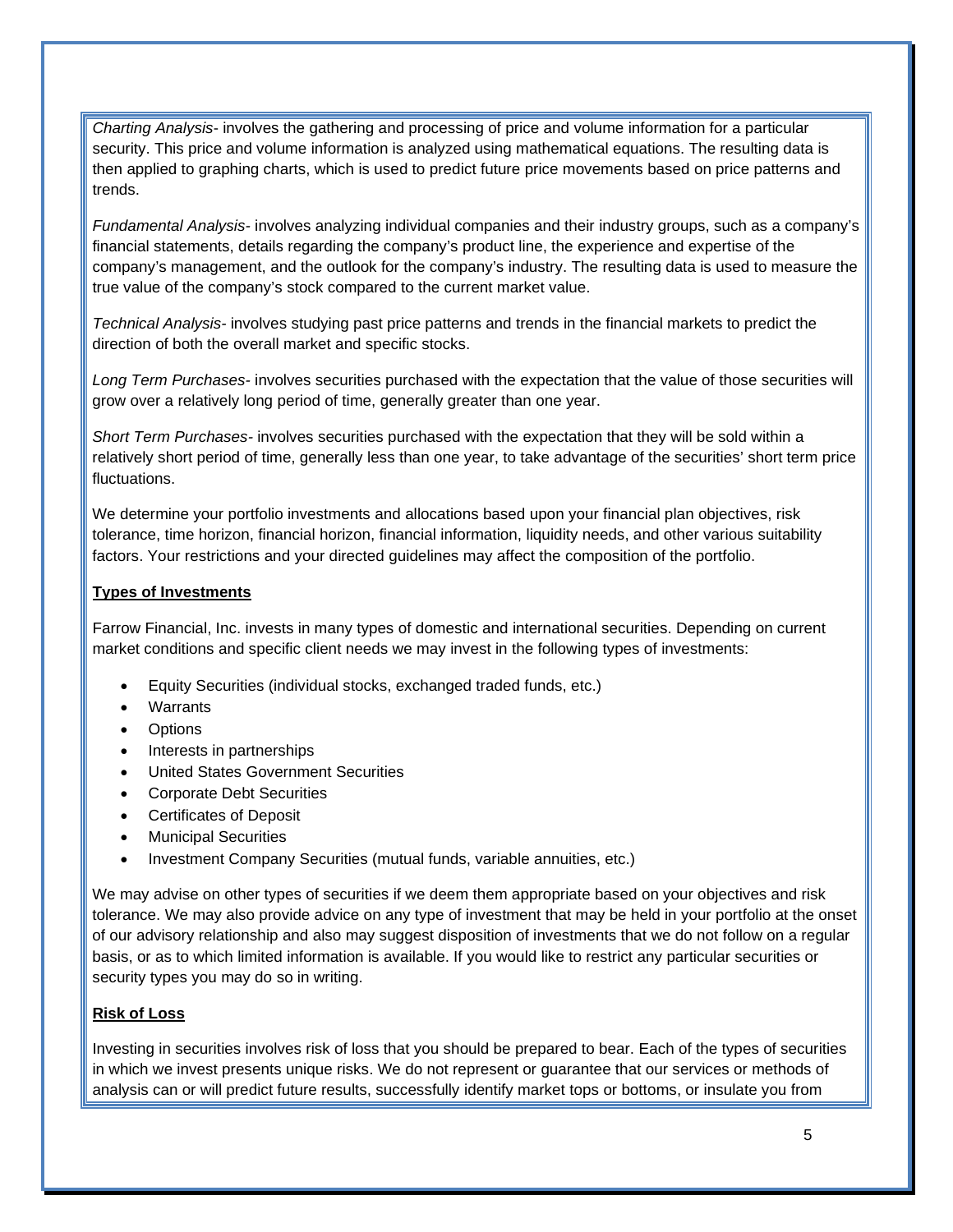losses due to market corrections or declines. We cannot offer any guarantees or promises that your financial goals and objectives will be met. Past performance is in no way an indication of future performance.

We invest for the future. When using historical numbers, research, and events to predict the future, it is easy to become overconfident. Reality isn't so simple. The future, by definition, hasn't happened yet, and is more unpredictable, uncertain, and volatile than we living-in-the-present care to realize. Farrow Financial, Inc. seeks to always keep the risk of loss in mind in its investment approach.

#### **However, the greatest risk may well be the one we can't reasonably predict or identify (low predictability and high impact).**

The following are some of the known risks associated with the investments we hold:

*• Interest-rate Risk*: Fluctuations in interest rates may cause investment prices to fluctuate. For example, when interest rates rise, yields on existing bonds become less attractive. Their market value declines.

• *Market Risk:* The price of a security, bond, or mutual fund may drop in reaction to events. This type of risk is caused by external factors independent of a security's particular underlying value. For example: natural disasters, political unrest, economic declines, and social unrest may trigger market declines.

*• Inflation Risk:* When inflation increases, a dollar buys more today than a dollar next year, because purchasing power is eroding at the rate of inflation. The value of investments needs to increase to make up for the lost purchasing power.

*• Currency Risk:* International investments are subject to fluctuations in the value of the dollar. This is also referred to as exchange rate risk. The value of an international investment might go up but some of the gain might be lost because the foreign currency loses value against the dollar.

*• Reinvestment Risk:* This is the risk that future proceeds from investments may have to be reinvested at a lower rate of return (i.e. interest rate). This primarily relates to fixed income securities.

*• Business Risks:* These risks are associated with a particular industry or a particular company. Business risks range from poor management to natural disasters. For example, oil companies depend on finding oil, refining it, transporting it, and selling it, before they can generate a profit. Since stocks represent business ownership, stocks, and entities that own stocks, such as equity mutual funds and ETFs, all entail substantial business risk. Corporate bonds are loans to corporations. They are subject to business risks that affect the ability of corporate borrowers to repay them.

*• Liquidity Risk:* Liquidity is the ability to readily convert an investment into cash. Generally, assets are more liquid if many traders are interested in a standardized product. For example, Treasury Bills are highly liquid, while real estate properties are not. We may not be able to sell an illiquid investment when we think doing so is prudent.

*• Financial Risk:* Excessive borrowing to finance a business's operations increases risk. Companies must meet the terms of debt obligations in good times and bad. During periods of financial stress, the inability to meet loan obligations may result in bankruptcy and/or a declining market value.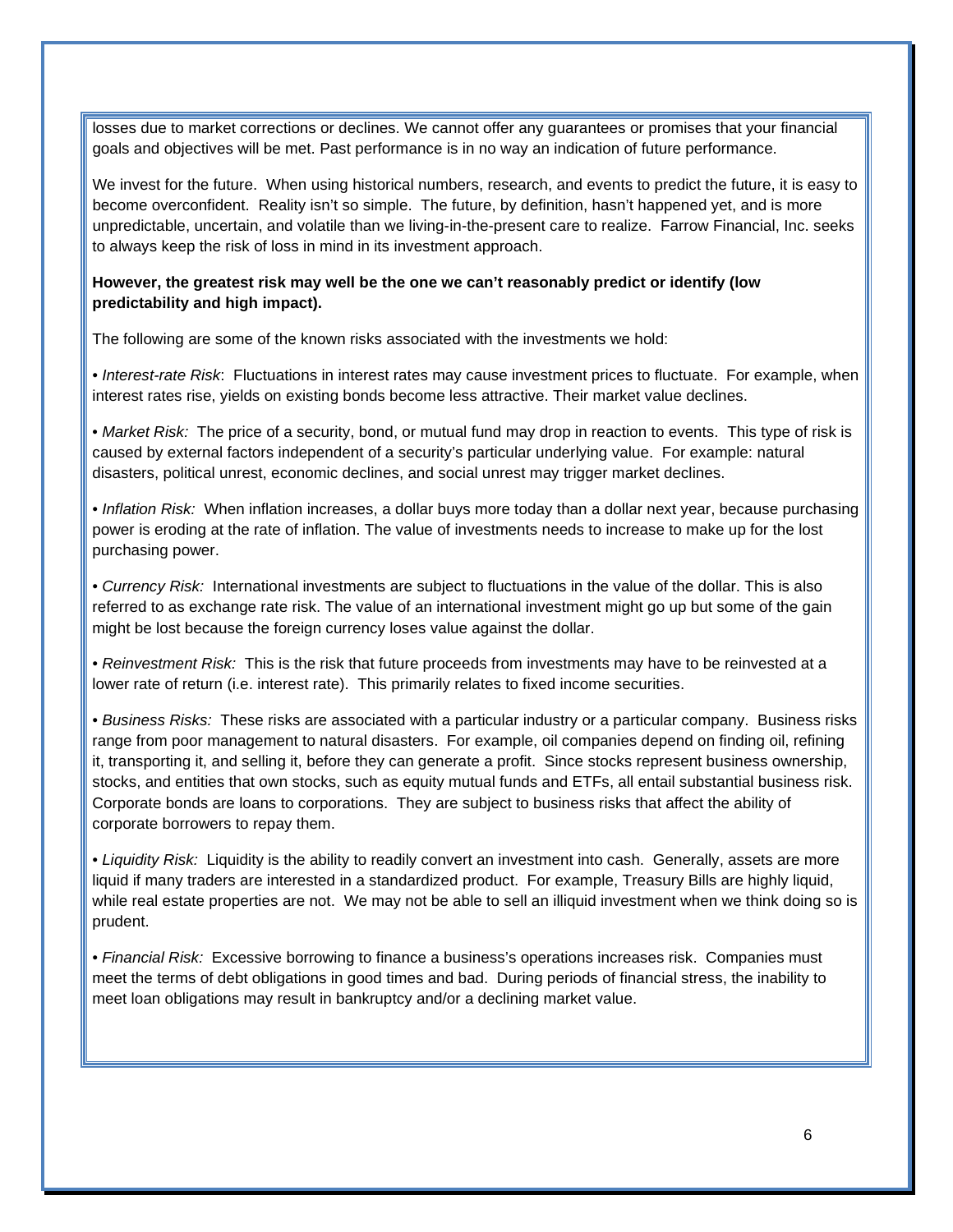# *Disciplinary Information*

Form ADV Part 2A, Item 9

<span id="page-8-0"></span>Farrow Financial, Inc. has been doing business since 1981. During that period neither the firm nor any associated person working for the firm has had reportable disciplinary events.

# *Other Financial Industry Activities and Affiliations*

Form ADV Part 2A, Item 10

<span id="page-8-1"></span>Farrow Financial, Inc. has not provided information on other financial industry activities and affiliations because we do not have any relationship or arrangement that is material to our advisory business or to our clients with any of the types of entities listed below.

- broker-dealer, municipal securities dealer, or government securities dealer or broker
- investment company or other pooled investment vehicle (including a mutual fund, closed-end investment company, unit investment trust, private investment company or "hedge fund," and offshore fund)
- other investment adviser or financial planner
- futures commission merchant, commodity pool operator, or commodity trading adviser
- banking or thrift institution
- accountant or accounting firm
- lawyer or law firm
- insurance company or agency
- pension consultant
- real estate broker or dealer
- sponsor or syndicator of limited partnerships.

## <span id="page-8-2"></span>*Code of Ethics, Participation or Interest in Client Transactions and Personal Trading*

Form ADV Part 2A, Item 11

The following are the general principles of Farrow Financial, Inc.'s Code of Ethics:

- We have the duty at all times to place the interest of the clients first.
- The requirement that all personal securities transactions be conducted in such a manner as to be consistent with the code of ethics and to avoid any actual or potential conflict of interest or any abuse of an employee's position of trust and responsibility.
- The principle that investment adviser personnel should not take inappropriate advantage of their positions.
- The fiduciary principle that information concerning the identity of security holdings and financial circumstances of clients is confidential.
- The principle that independence in the investment decision-making process is paramount.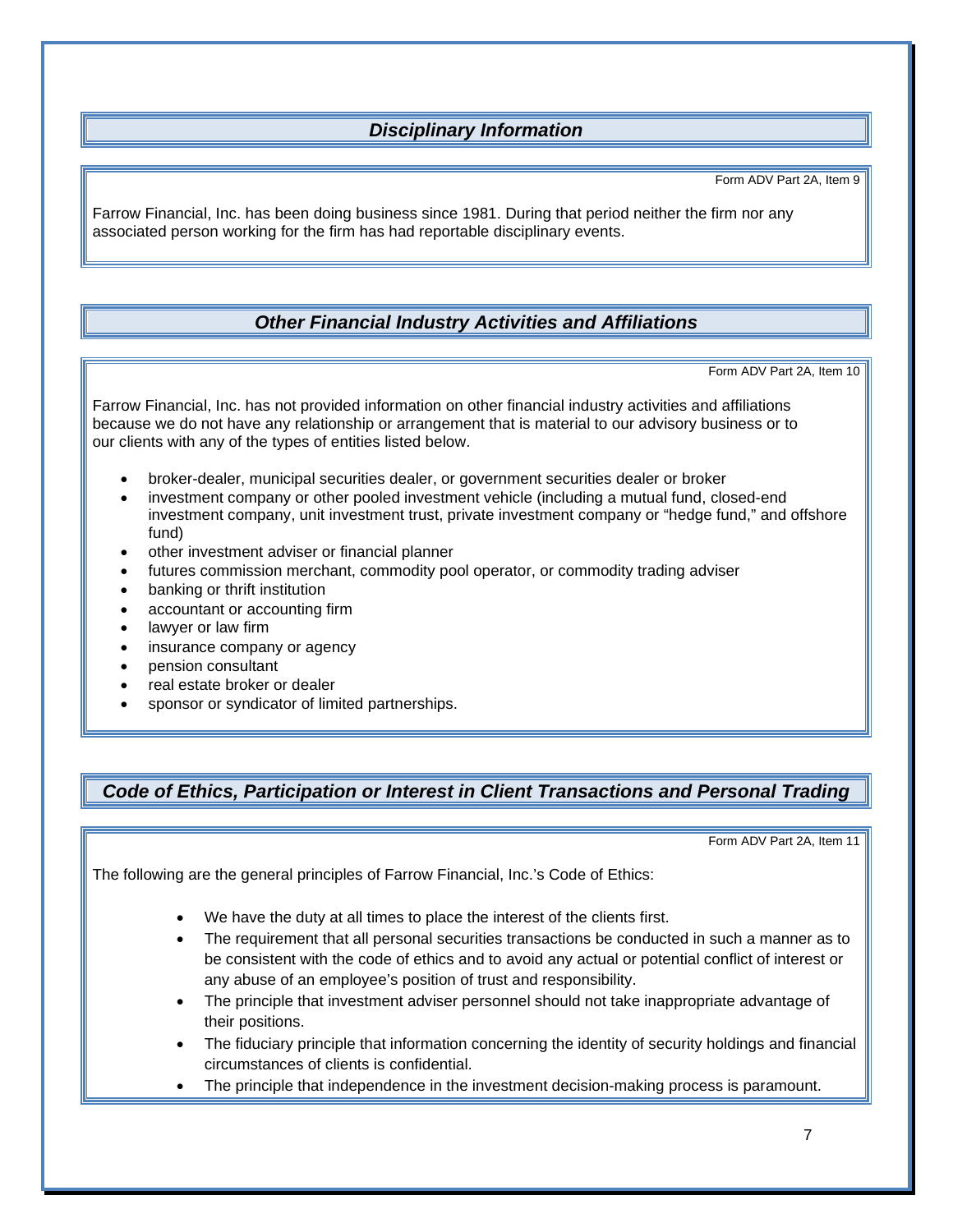- Each employee is required to identify any personal investment accounts and report all reportable transactions and investment activity at least quarterly.
- Each employee is prohibited from acting upon, misusing, or disclosing any material non-public information, also known as inside information.

Farrow Financial, Inc. will provide a copy of the Code of Ethics to any client or prospective client upon request.

Farrow Financial, Inc. employees do not purchase or sell securities to or from clients. We do not act as general partner in a partnership in which clients invest, or act as investment adviser to an investment company.

Farrow Financial, Inc. allows employees to maintain securities accounts. Employees may purchase and sell securities that are recommended to clients or securities in which clients are invested. Client accounts will have priority when it comes to purchases and sales of securities over trades conducted by employees. All employee trading must be consistent with our fiduciary duty to our clients and with regulatory requirements.

A conflict of interest exists in such cases because we have the ability to trade ahead of clients and potentially receive more favorable prices than you receive. To mitigate this conflict of interest, it is our policy that client accounts are always executed before employee accounts. We review employee trading no less frequently than quarterly.

### *Brokerage Practices*

Form ADV Part 2A, Item 12

<span id="page-9-0"></span>Farrow Financial, Inc. requires you to direct in writing which independent qualified broker will hold your assets. A qualified broker is a firm that will provide the following services:

- hold the assets in an account in your name, (custody)
- provide trade execution services,
- report all trading activity directly to you within 3 business days of the trade,
- report to you all account transactions and summary of holdings at least quarterly,
- provide 1099 accounting for tax purposes,
- provide additional services on a firm specific basis.

Farrow Financial, Inc. will have limited power over these assets.

If you do not have a broker Farrow Financial, Inc. can recommend several for your consideration. The factors we consider when making this recommendation include the broker's ability to provide professional services, execution, and cost. You are not under any obligation to choose one we suggest. Our current recommendations are Pershing, LLC, TD Ameritrade, and Charles Schwab.

Farrow Financial, Inc. will endeavor to assist you in negotiating commission rates and other transaction costs, however, we can make no assurances of the costs we are able to obtain for you.

Because clients choose their own brokers, we may not be able to aggregate trades with other client accounts. This practice may also prevent us from obtaining favorable net price and execution.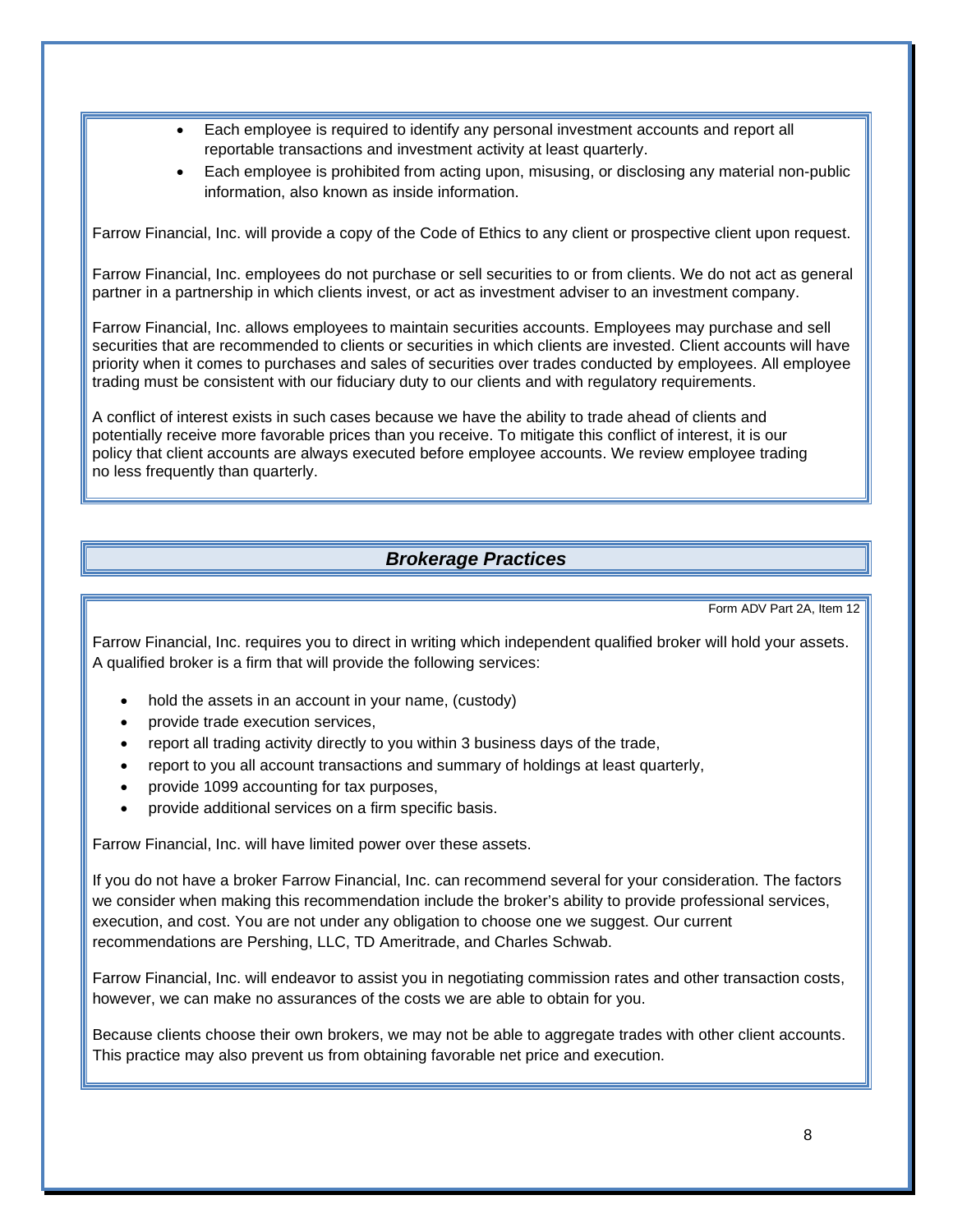Your choice of a broker may result in higher costs for brokerage transactions or other services than otherwise available.

Notwithstanding your directive to execute securities transactions for your account through a directed broker designated by you, Farrow Financial, Inc. generally requests that you provide a separate direction to execute such trades through a fixed income trading company identified by us for transactions in certain fixed income securities, such as bonds.

If Farrow Financial, Inc. requests such a direction, it is based on our evaluation of the fixed income trading company we have designated, and our conclusion that such company can provide our clients with a blend of execution services, commissions costs (as applicable) and professionalism that will assist Farrow Financial, Inc. in meeting our fiduciary obligations to clients.

You may have the opportunity to participate in IPOs (initial public offerings) due to your choice of a broker. We do not give advice on IPOs or allocate IPOs. If you choose to participate in an IPO, we will manage the position after purchase.

As a matter of policy and practice we do not invest in digital assets, nor do we actively manage or hold digital assets in our client's accounts. If you own digital assets outside the assets we manage, we will periodically consult at your request.

### **Block Trades**

Farrow Financial, Inc. may combine multiple orders for shares of the same securities purchased or sold for advisory accounts we manage. This practice is commonly referred to as block trading or aggregated orders. This aggregation of orders frequently allows us to execute transactions in a more timely, equitable, and efficient manner. We aggregate transactions where possible and when advantageous to our clients. Clients participating in an aggregated transaction will receive an average share price. Farrow Financial, Inc. is not obligated to aggregate orders but will do so when it deems appropriate.

Prior to the execution of an aggregated order, Farrow Financial, Inc. will prepare a written allocation statement specifying the participating client accounts. This allocation statement will also specify how we intend to allocate the order among clients. If an order is only partially filled it will be allocated pro-rata, based on the allocation statement. However, the order may be allocated on a different basis from the allocation statement if:

- All client accounts receive fair and equitable treatment, and
- The reason for the different allocation is explained in writing, and
- It is approved by our compliance committee no later than one hour after opening of the markets on the trading day following the day the order was executed.

We do not aggregate employee trades with client trades.

### **Research and Other Soft Dollar Benefits**

Farrow Financial, Inc. does not enter into so-called soft dollar agreements with broker dealers. However, we do receive benefits from firms where our clients custody their assets. Some of the benefits would not be available if our clients did not use those firms. The benefits include duplicate client confirmations and bundled duplicate statements; access to trading desks; access to block trading; the ability to have investment advisory fees deducted directly from client accounts; access to an electronic communications network; receipt of compliance publications; research reports; and access to mutual funds generally only available to institutional investors.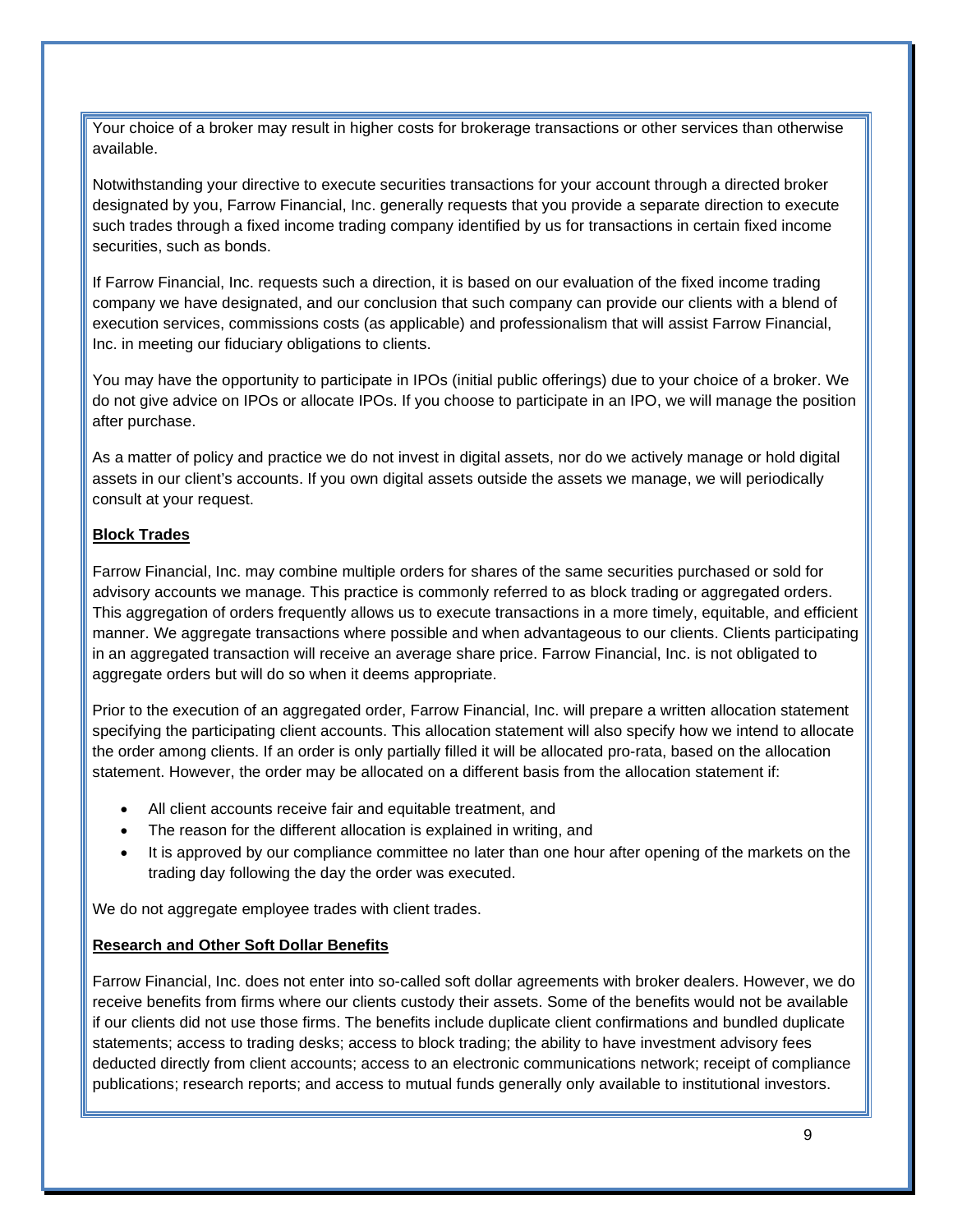Additional benefits include educational events or occasional business entertainment of Farrow Financial, Inc. employees. These products and services are used to service all or a substantial number of Farrow Financial, Inc. accounts, including accounts not maintained at a specific broker. These benefits do not depend upon the amount of transactions directed to or the size of accounts that the firms hold.

# *Review of Accounts*

Form ADV Part 2A, Item 13

<span id="page-11-0"></span>John Farrow and Jody Davignon review all accounts to insure they conform to your objectives and risk profile. These reviews occur on a continuous basis. The reviews address: changes in market conditions, significant deposits or withdrawals, change in client status, or change in client objectives.

Each investment management account is periodically reviewed with you in a consultation meeting either in person, by phone, or by video conferencing. During these meetings, changes in your personal situation are discussed, as well as changes in the portfolio strategy. You may periodically decline these meetings if no material changes have occurred, but we strongly advise a meeting at least once every two years.

You will receive written quarterly reports detailing your account performance year to date, your holdings as of the last day of the previous quarter, and your realized gains and losses year to date. We encourage you to compare our reports to those provided by your broker. If at any time there is a discrepancy please contact us immediately. We also send a quarterly letter describing our current investment views.

Financial plans and consulting projects are updated at your request.

# *Client Referrals and Other Compensation*

<span id="page-11-1"></span>Form ADV Part 2A, Item 14 Farrow Financial, Inc. does not have any arrangements to pay for client referrals. Farrow Financial, Inc. does not receive any economic benefit for referring clients to other professionals.

*Custody*

Form ADV Part 2A, Item 15

<span id="page-11-2"></span>Farrow Financial, Inc. does not take full custody of client assets. All client assets are held at an independent qualified custodian.

You may authorize us to deduct management fees from your account. This authorization allows us to exercise limited custody over the funds. If you authorize management fees to be deducted from your account we will send you an informational copy of your quarterly bill. You should compare this to the broker's statement to verify the amount withdrawn.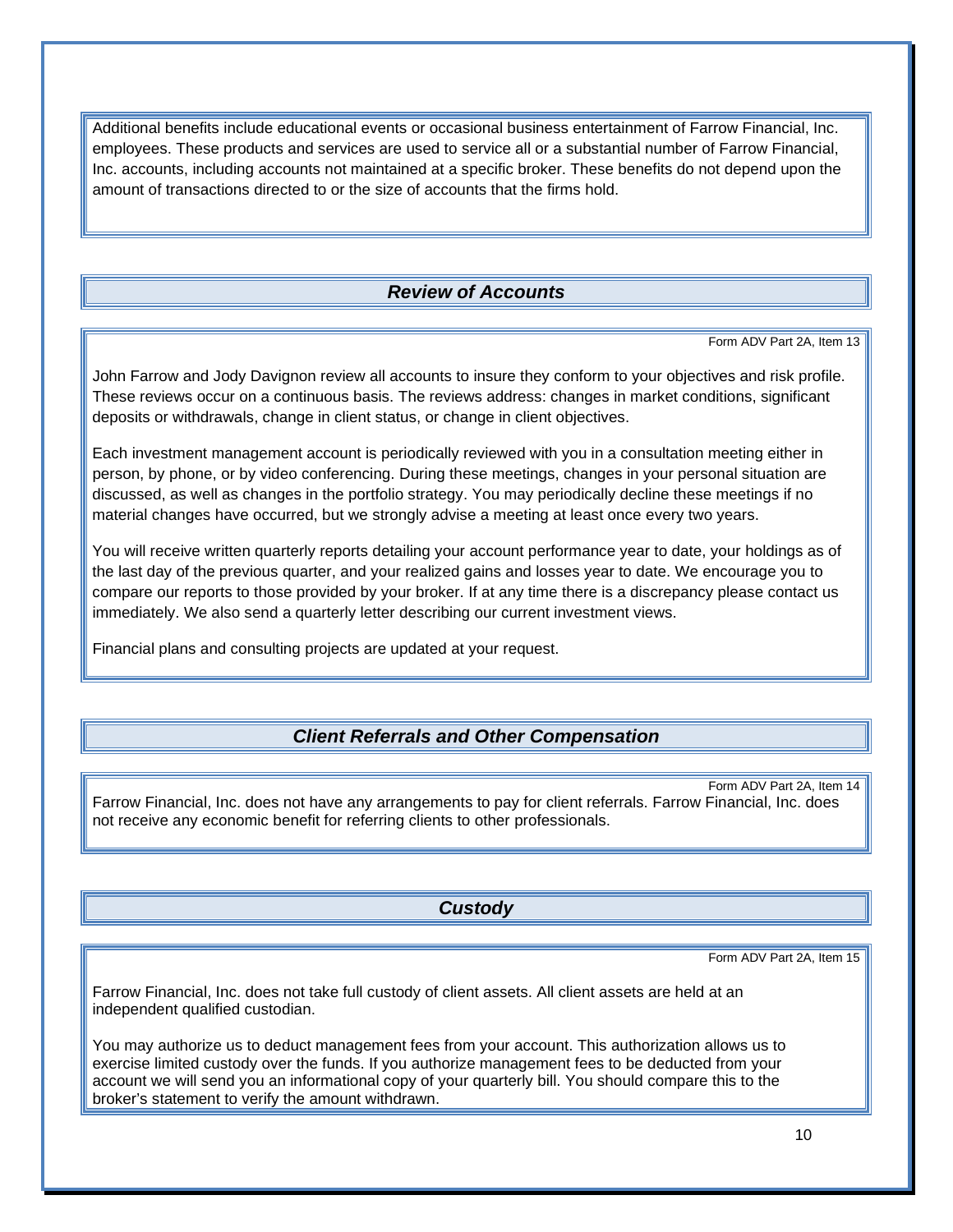We also encourage you to review your broker's statements and the statements provided by Farrow Financial, Inc. carefully to verify their accuracy.

### *Investment Discretion*

Form ADV Part 2A, Item 16

<span id="page-12-0"></span>Farrow Financial, Inc. will have full discretion over the selection and amount of securities to be purchased or sold for your accounts. To implement discretion, you must execute our Investment Advisory Agreement and provide your broker with the necessary forms to authorize trading authority to Farrow Financial, Inc. This authorization allows the firm to act without obtaining consent or approval prior to each transaction.

You may specify investment objectives, guidelines, and or impose certain conditions or investment parameters on your accounts. It is your responsibility to promptly inform Farrow Financial, Inc. of any material changes to the above items. For more information regarding restrictions please refer to the Advisory Business section of this brochure.

### *Voting Client Securities*

Form ADV Part 2A, Item 17

<span id="page-12-1"></span>Unless otherwise stated, the voting of securities held in the portfolio is performed by Farrow Financial, Inc. who shall exercise those voting rights on your behalf. In the absence of specific voting guidelines, we will vote proxies in a manner that we believe is in your best interests. Our policy is to vote all proxies from a specific issuer in the same way for each client absent qualifying restrictions. You are permitted to place reasonable restrictions on the voting authority in the same manner that you may place such restrictions on the actual selection of account securities.

Farrow Financial, Inc. will identify any conflicts that exist between our interests and your interests by reviewing the relationship of Farrow Financial, Inc. with the issuer of each security to determine if the firm or any of its employees has any financial, business or personal relationship with the issuer. If material conflict of interest exists, Jody Davignon will determine whether it is appropriate to disclose the conflict to the affected clients, to give the clients an opportunity to vote the proxies themselves, or to address the voting issue though other objective means such as voting in a manner consistent with a predetermined voting policy or receiving an independent third-party voting recommendation.

Farrow Financial, Inc. maintains records of all proxy voting activity. You can request in writing copies of these records or more details on our proxy voting policies and procedures.

You may choose to vote proxies on your own behalf. In this case you will receive the proxies or other solicitations directly from your broker. You may contact Farrow Financial, Inc. if you have a question regarding a particular solicitation.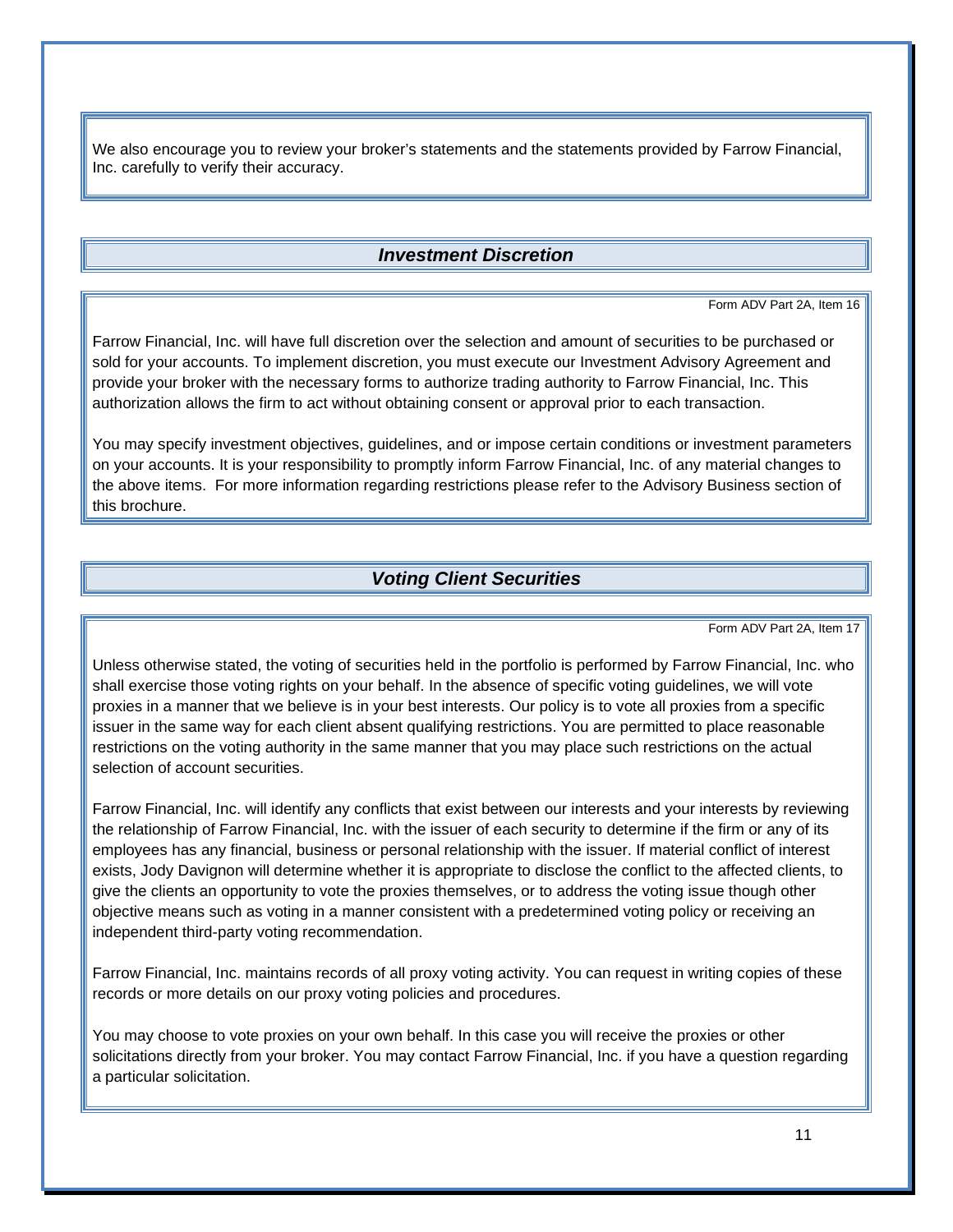# *Financial Information*

Form ADV Part 2A, Item 18

<span id="page-13-0"></span>Farrow Financial, Inc. is not required to provide its financial information to our clients because we do not:

- Require the prepayment of more than \$1,200 in fees six or more months in advance, or
- Take custody of client funds or securities, or
- Have a financial condition that is reasonably likely to impair our ability to meet our commitments to you.

### *Additional Information*

### <span id="page-13-1"></span>**Privacy**

Protecting your privacy is our top priority. Pursuant to applicable privacy requirements, we have instituted policies and procedures to keep your personal information private and secure.

We do not disclose any nonpublic personal information about you to any nonaffiliated third parties. In servicing your account, we may share information with your service providers such as transfer agents, custodians, and or broker dealers. If you direct us to, we will also share information with your other advisers, accountants, consultants, and or attorneys.

We restrict access to your nonpublic personal information. We maintain physical and procedural safeguards that comply with regulatory standards to guard your nonpublic personal information and to provide confidentiality. We will not sell information about you or your accounts to anyone. We do not share your information unless it is required to process a transaction, at your request, or required by law.

#### **Trading Errors**

In the event a trading error for which we are responsible results in a loss, our policy is to restore your account to the position it should have been in had the trading error not occurred. If the error results in a gain we correct the error but any profits from the error remain in your account. Depending on the circumstances, corrective actions may include canceling the trade, adjusting an allocation, and or reimbursing the account.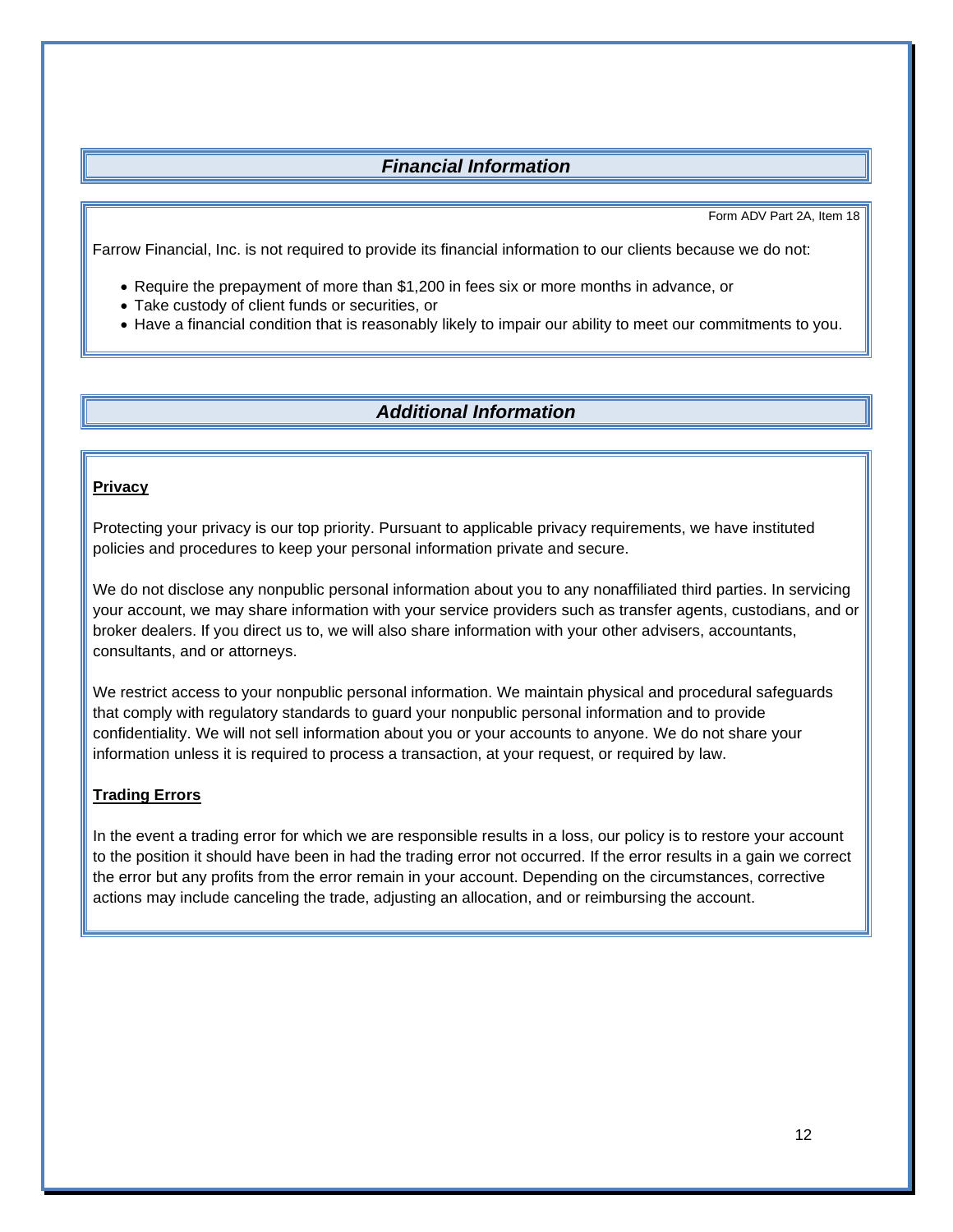# **John A. Farrow**

### **Farrow Financial, Inc.**

33 Sunset Hill Rd., Randolph, VT 05060 802-728-4287 802-728-3124 (fax) [jfarrow@farrowfinancial.com](mailto:jfarrow@farrowfinancial.com)

#### 3/14/2022

### **FORM ADV PART 2B BROCHURE SUPPLEMENT**

**This brochure supplement provides information about John A. Farrow that supplements the Farrow Financial, Inc. brochure. You should have received a copy of that brochure. Please contact 802-728- 4287 if you did not receive Farrow Financial, Inc.'s brochure or if you have any questions about the contents of this supplement.**

**Additional information about John A. Farrow is available on the SEC's website at [www.adviserinfo.sec.gov.](http://www.adviserinfo.sec.gov/)**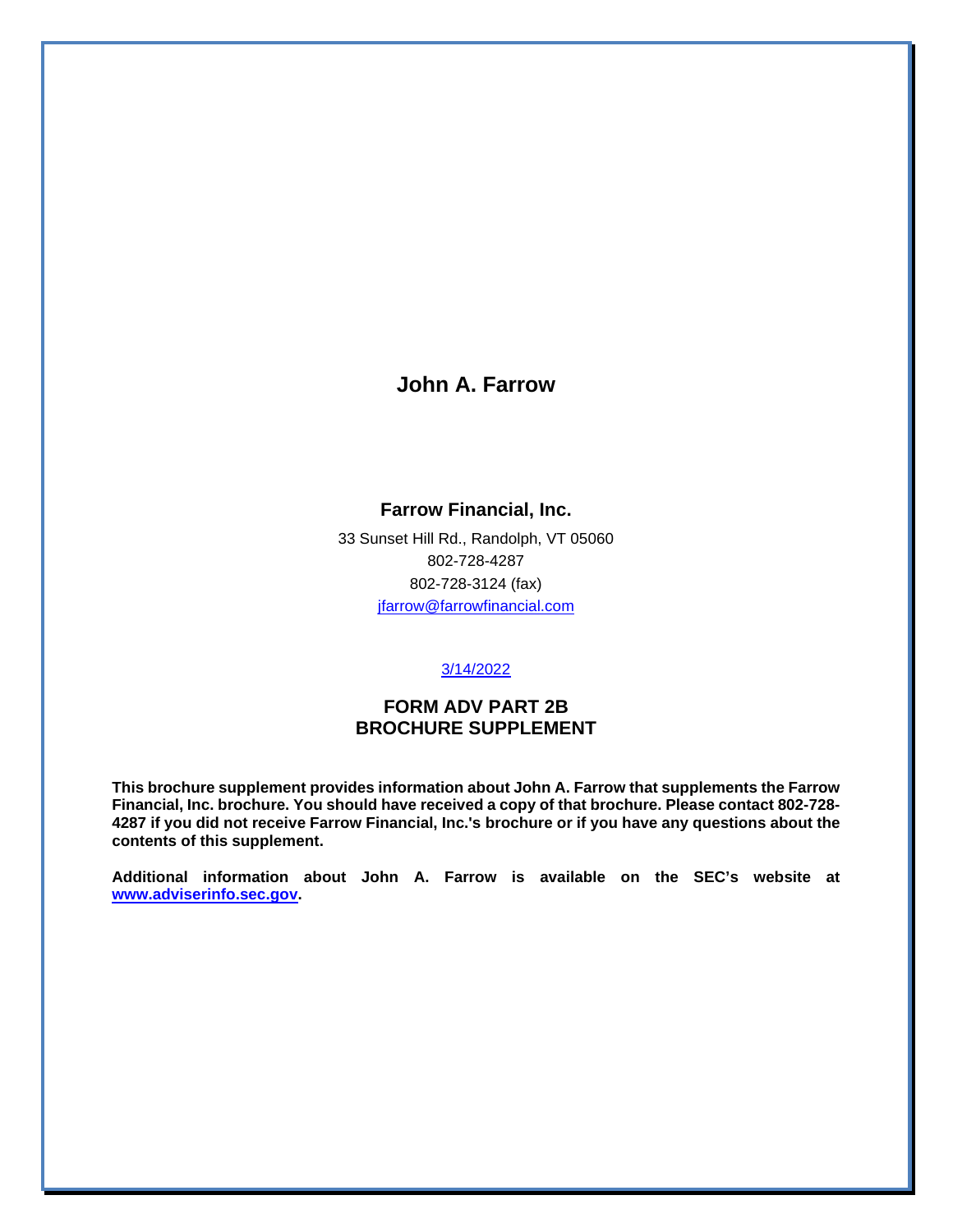# **Table of Contents**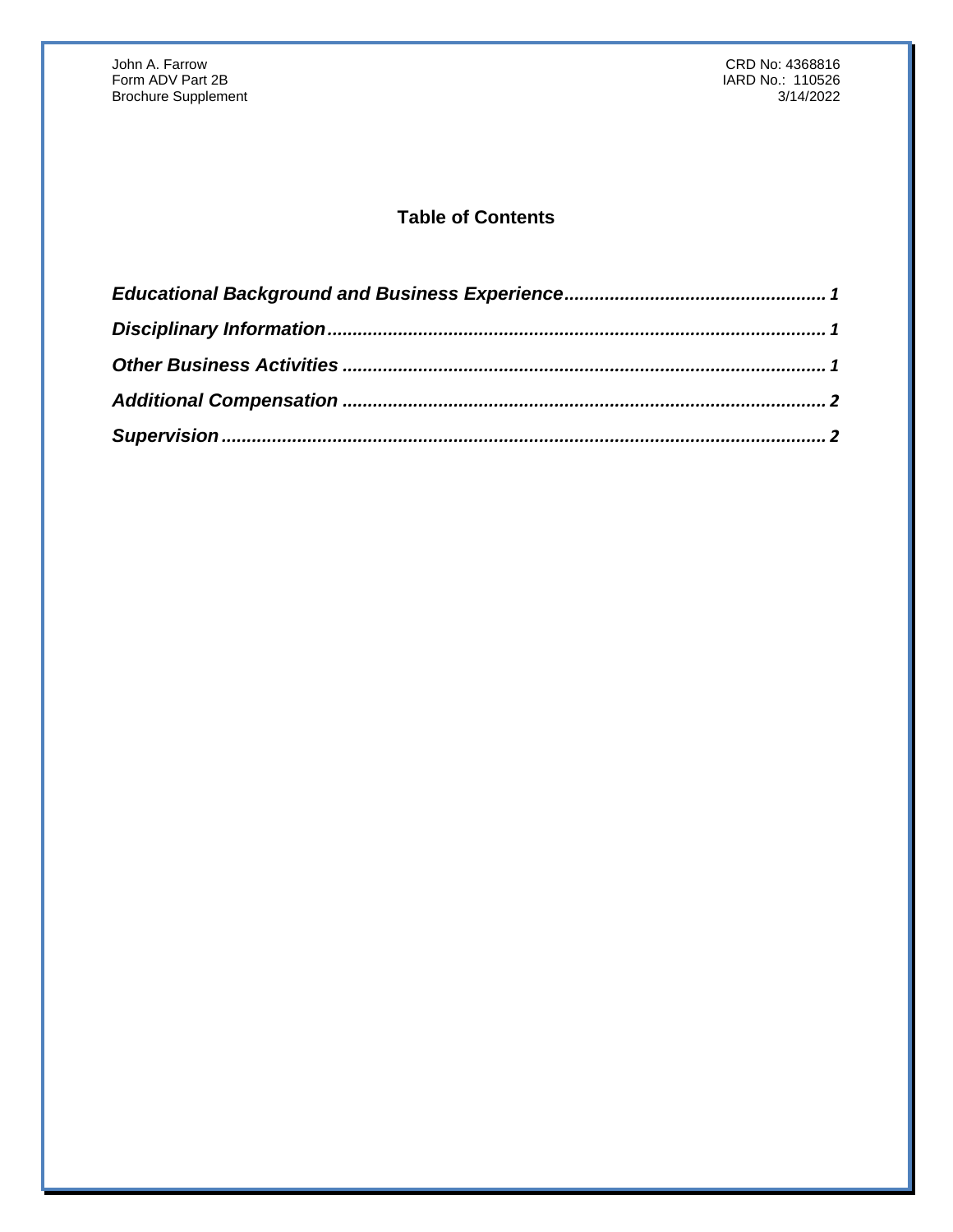## <span id="page-16-0"></span>*Educational Background and Business Experience*

Form ADV Part 2B, Item 2

**John A. Farrow**

*Year of Birth:* 1944

*Formal Education after High School:*

• University of Rochester, B.A. & PH.D, Comparative Literature, 1962-1969

*Business Background for the Previous Five Years:*

- Farrow Financial, Inc., President and Owner, 02/1994 through 03/2020
- Farrow Financial, Inc., Founder and Owner, 03/2020 through present

*Certifications:*

• Certified Financial Planner (CFP), Accredited by the National Commission for Certifying Agencies (NCCA), this designation is issued by the Certified Financial Planner Board of Standards, Inc. (CFPBS) and is granted to individuals who complete a CFP Certification Examination and as well as to meet the following prerequisites: bachelors' degree from an accredited college or university and three years of full time personal financial planning experience. In order to qualify, the candidate must complete a CFP-board registered program or hold one of the following titles: CFP, ChFC, Chartered Life Underwriter (CLU), CFA, PhD in business economics, Doctor of Business Administration or Attorney's License. Once issued, the candidate is required to complete 30 hours of continuing education every two years and must continuously meet the standards administered by CFPBS.

## <span id="page-16-1"></span>*Disciplinary Information*

Form ADV Part 2B, Item 3

John A. Farrow has no legal or disciplinary events to disclose.

# <span id="page-16-2"></span>*Other Business Activities*

Form ADV Part 2B, Item 4

John A. Farrow is not actively engaged in any other investment related business or occupation.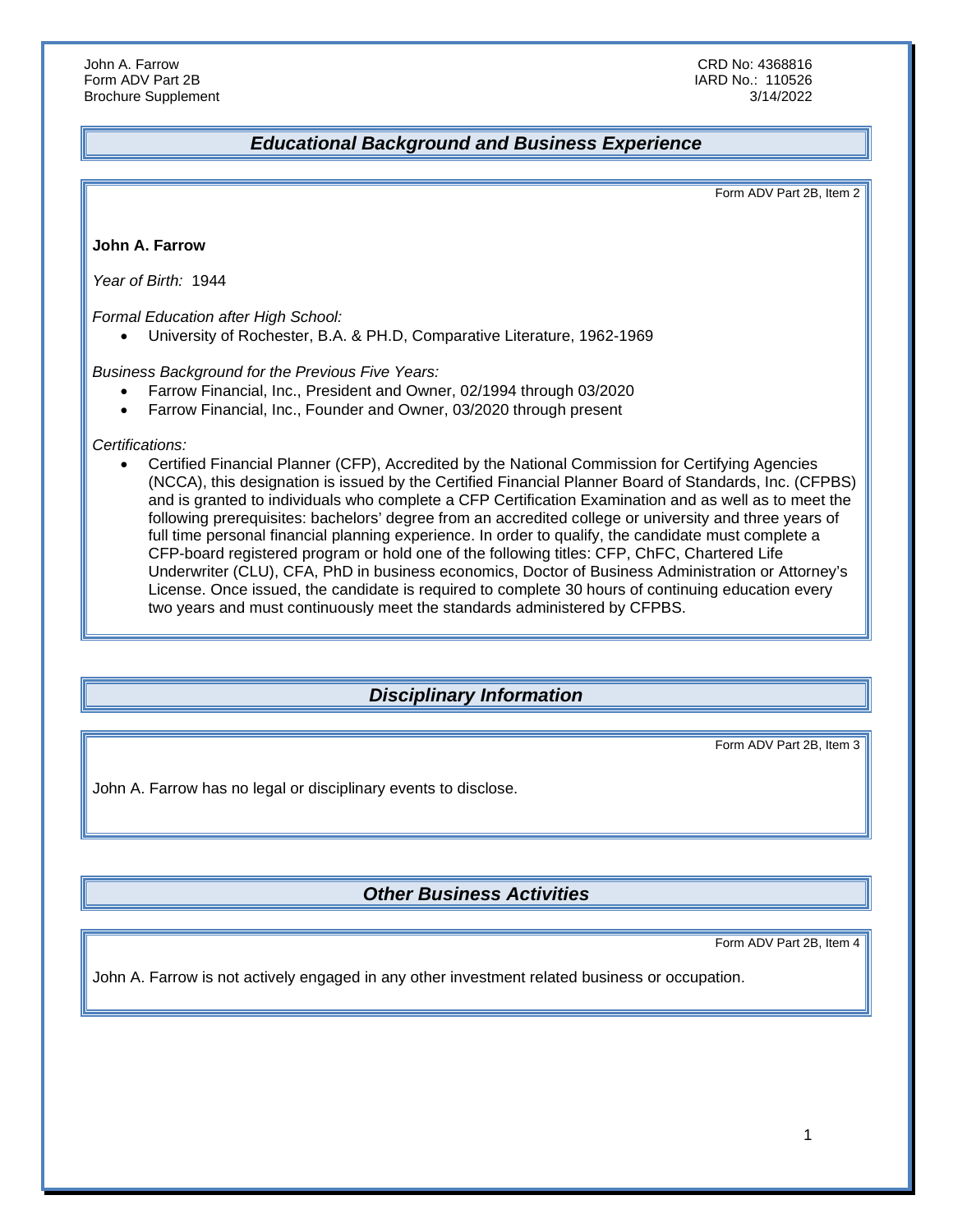IARD No.: 110526<br>3/14/2022

# <span id="page-17-0"></span>*Additional Compensation*

Form ADV Part 2B, Item 5

John A. Farrow does not have any additional compensation arrangements.

# <span id="page-17-1"></span>*Supervision*

Form ADV Part 2B, Item 6

Farrow Financial, Inc. has stringent policies and procedures in place to govern the actions of all supervised persons. Many of the firm policies and procedures require joint oversight and review by John A. Farrow and Jody L. Davignon. Jody L. Davignon can be contacted at 802-728-4287.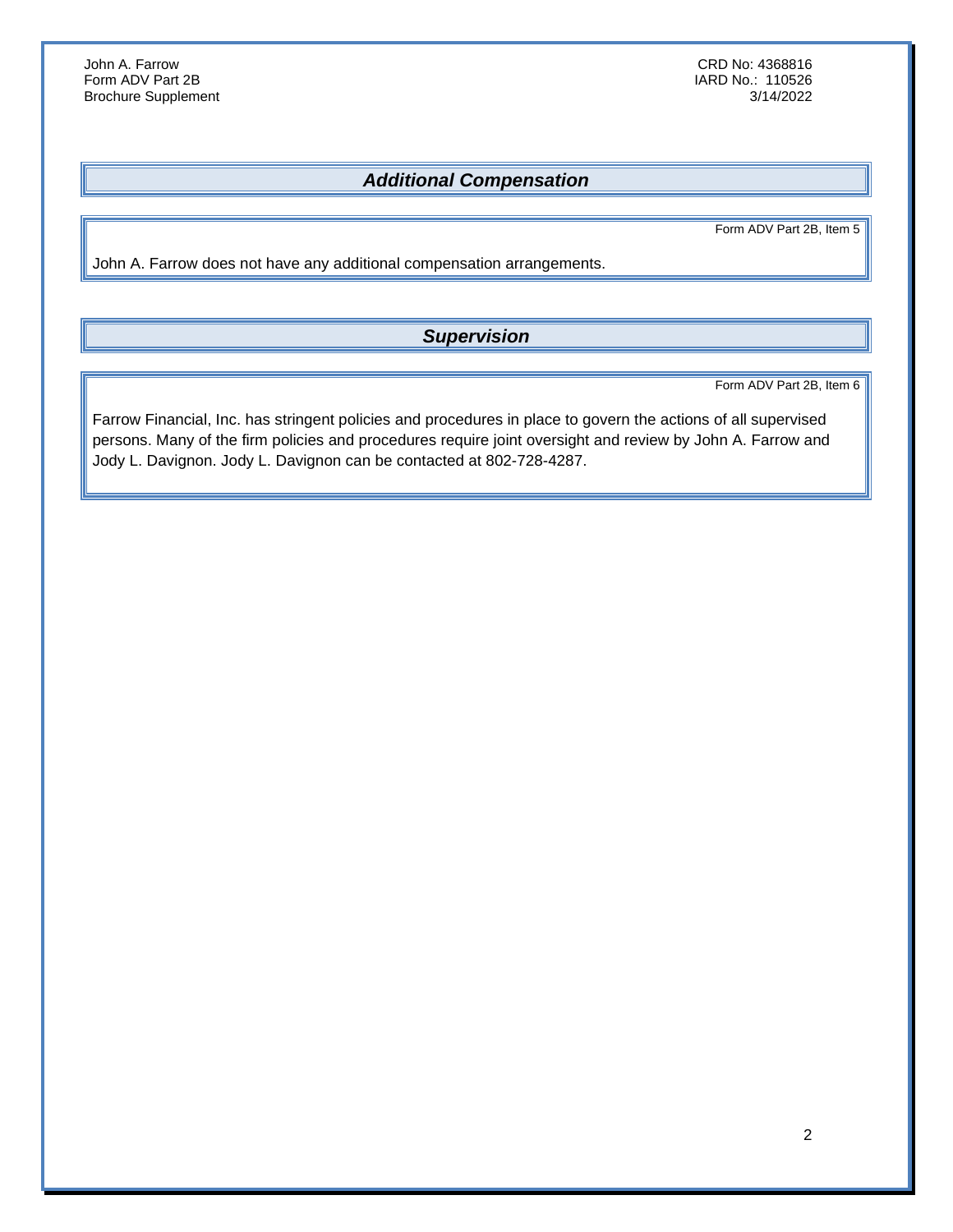**Jody L. Davignon**

### **Farrow Financial, Inc.**

33 Sunset Hill Rd., Randolph, VT 05060 802-728-4287 802-728-3124 (fax) [jdavignon@farrowfinancial.com](mailto:jdavignon@farrowfinancial.com)

3/14/2022

### **FORM ADV PART 2B BROCHURE SUPPLEMENT**

**This brochure supplement provides information about Jody L. Davignon that supplements the Farrow Financial, Inc. brochure. You should have received a copy of that brochure. Please contact 802-728-4287 if you did not receive Farrow Financial, Inc.'s brochure or if you have any questions about the contents of this supplement.**

**Additional information about Jody L. Davignon is available on the SEC's website at [www.adviserinfo.sec.gov.](http://www.adviserinfo.sec.gov/)**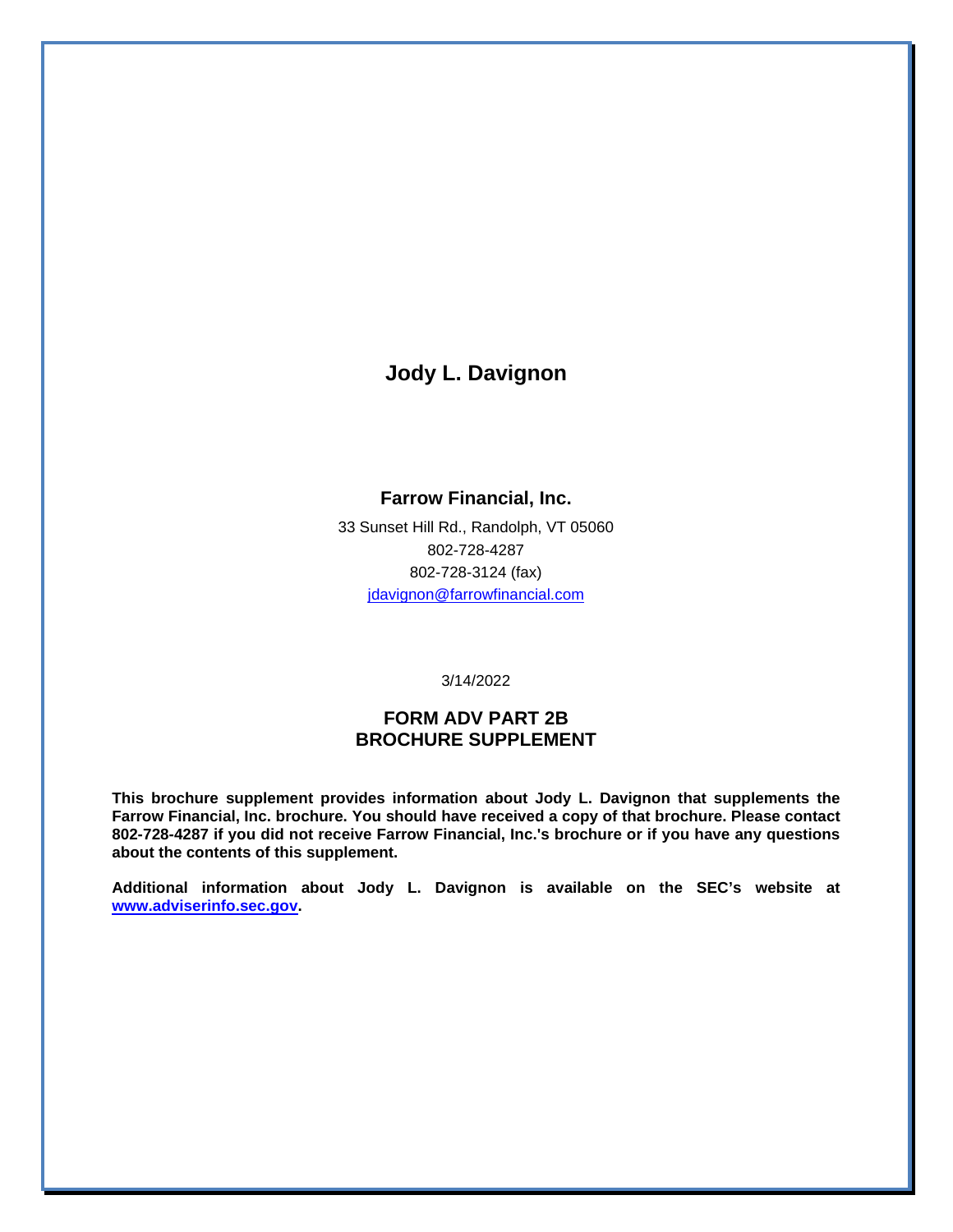# **Table of Contents**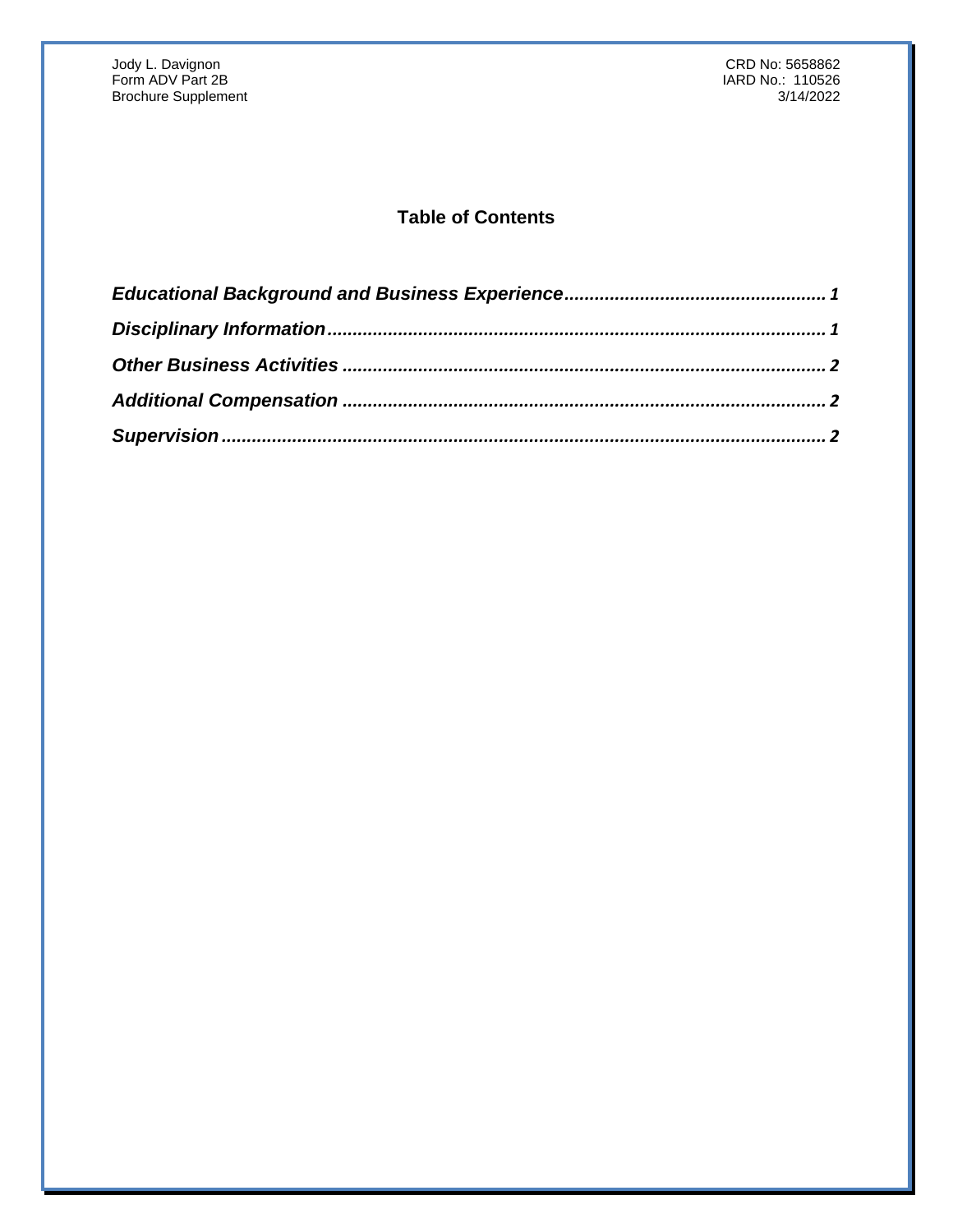### <span id="page-20-0"></span>*Educational Background and Business Experience*

Form ADV Part 2B, Item 2

**Jody L. Davignon**

*Year of Birth:* 1979

*Formal Education after High School:*

- Vermont Technical College, AA, Veterinary Technology, 1997-1999
- Strayer University, BS, Economics, 2004-2006
- Boston University, MS, Investment Management, 2008-2009

*Business Background for the Previous Five Years:*

- Farrow Financial, Inc., Managing Partner and Owner, 05/2000 through 03/2020
- Farrow Financial, Inc., President and Owner, 03/2020 through present

*Certifications:*

- Certified Financial Planner (CFP), Accredited by the National Commission for Certifying Agencies (NCCA), this designation is issued by the Certified Financial Planner Board of Standards, Inc. (CFPBS) and is granted to individuals who complete a CFP Certification Examination and as well as to meet the following prerequisites: bachelors' degree from an accredited college or university and three years of full time personal financial planning experience. In order to qualify, the candidate must complete a CFP-board registered program or hold one of the following titles: CFP, ChFC, Chartered Life Underwriter (CLU), CFA, PhD in business economics, Doctor of Business Administration or Attorney's License. Once issued, the candidate is required to complete 30 hours of continuing education every two years and must continuously meet the standards administered by CFPBS.
- Chartered Financial Analyst (CFA), Designation is issued by the CFA Institute and is granted to individuals who meet one of the following prerequisites: possess an undergraduate degree and four years of professional experience in investment decision making; or four-year qualified work experience (full time, but not necessarily investment related). The candidate is required to follow a self-study program involving 250 hours of study for each of the following three disciplines: Level One: Ethics & Professional Standards; Level Two: Investment Tools & Asset Classes; and Level Three: Portfolio Management & Wealth Planning. Once the designation is issued, no further Continuing Education is required.

## <span id="page-20-1"></span>*Disciplinary Information*

Form ADV Part 2B, Item 3

Jody L. Davignon has no legal or disciplinary events to disclose.